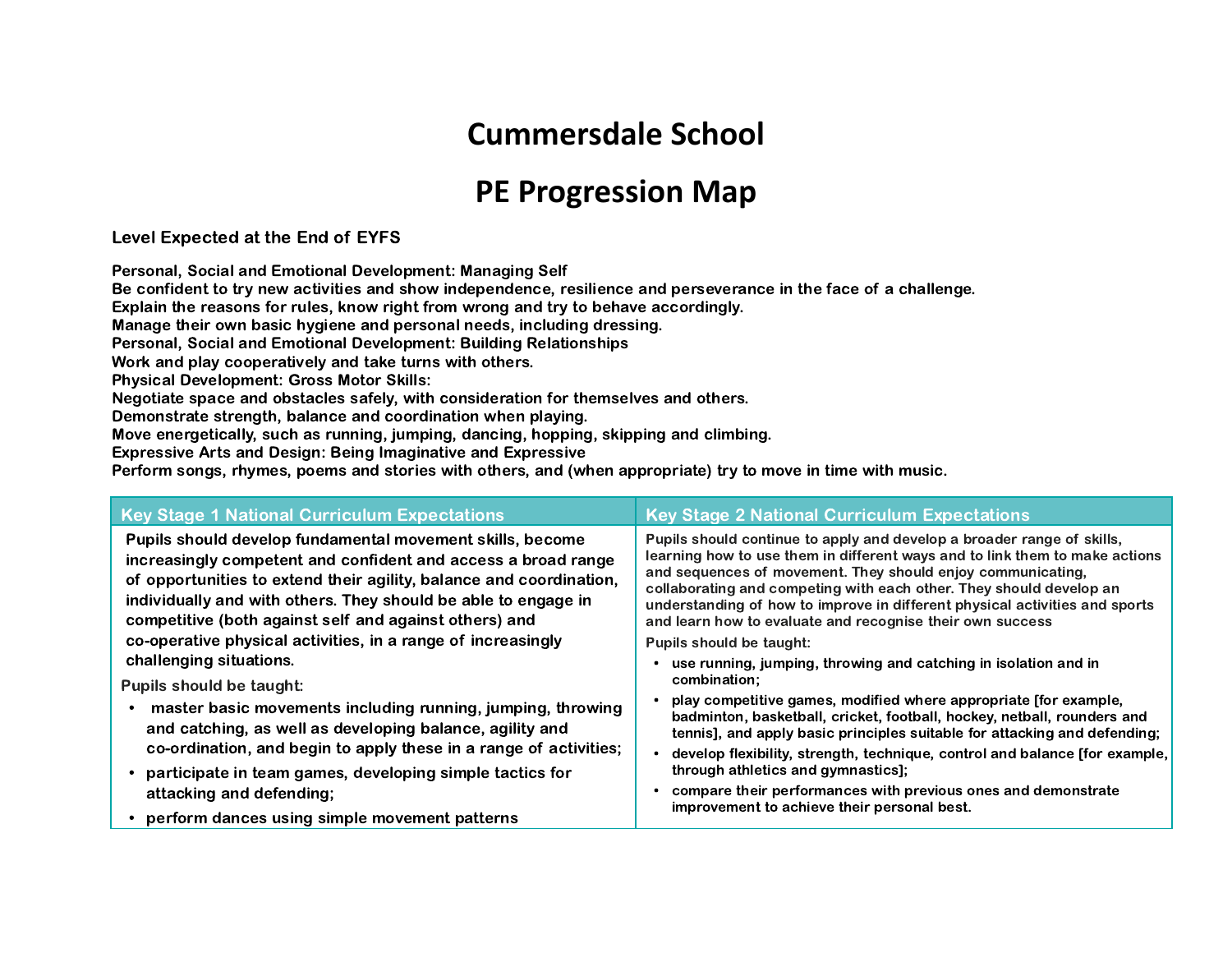|                            | <b>Athletics</b>                                                     |                                                                                                                                                                                                                                                                                                                                                                                                                     |                                                                                                                                                                                                                                                                                                                                                                                                                                                                                                     |                                                                                                                                                                                                                                                                                                                                                                                                                                                                                                                                                                                                                                      |  |  |  |
|----------------------------|----------------------------------------------------------------------|---------------------------------------------------------------------------------------------------------------------------------------------------------------------------------------------------------------------------------------------------------------------------------------------------------------------------------------------------------------------------------------------------------------------|-----------------------------------------------------------------------------------------------------------------------------------------------------------------------------------------------------------------------------------------------------------------------------------------------------------------------------------------------------------------------------------------------------------------------------------------------------------------------------------------------------|--------------------------------------------------------------------------------------------------------------------------------------------------------------------------------------------------------------------------------------------------------------------------------------------------------------------------------------------------------------------------------------------------------------------------------------------------------------------------------------------------------------------------------------------------------------------------------------------------------------------------------------|--|--|--|
|                            | <b>EYFS</b>                                                          | Year 1/2                                                                                                                                                                                                                                                                                                                                                                                                            | Year 3/4                                                                                                                                                                                                                                                                                                                                                                                                                                                                                            | Year 5/6                                                                                                                                                                                                                                                                                                                                                                                                                                                                                                                                                                                                                             |  |  |  |
| н<br>E<br>A<br>T<br>H      | Describe how the<br>body feels when<br>still and when<br>exercising. | Describe how the body feels before,<br>during and after exercise.<br>Carry and place equipment safely.<br>Explain what they need to stay healthy.                                                                                                                                                                                                                                                                   | Recognise and describe the effects<br>of exercise on the body.<br>Know the importance of strength<br>and flexibility for physical activity.<br>Explain why it is important to warm<br>up and cool down.<br>Describe how the body reacts at<br>different times and how this affects<br>performance.<br>Explain why exercise is good for<br>your health.                                                                                                                                              | Know and understand the reasons<br>for warming up and cooling down.<br><b>Explain some safety principles</b><br>when preparing for and during<br>exercise.<br>Carry out warm-ups and<br>cool-downs safely and effectively.<br>Understand why exercise is good<br>for health, fitness and wellbeing.<br>Know ways they can become<br>healthier.                                                                                                                                                                                                                                                                                       |  |  |  |
| R<br>U<br>N<br>N<br>N<br>G | Run in different ways for a<br>variety of purposes.                  | Vary pace and speed when running.<br>Run with a basic technique over<br>different distances.<br>Show good posture and balance.<br>Jog in a straight line. Change direction<br>when jogging.<br>Sprint in a straight line. Change<br>direction when sprinting.<br>Use a variety of different stride<br>lengths.<br>Begin to select the most suitable pace<br>and speed for distance.<br>Complete an obstacle course. | Identify and demonstrate how<br>different techniques can affect<br>their performance.<br>Focus on their arm and leg action<br>to improve sprinting technique.<br>Begin to combine running with<br>jumping over hurdles. Focus on<br>trail leg and lead leg action when<br>running over hurdles.<br>Understand the importance of<br>adjusting running pace to suit the<br>distance being run.<br>Perform a relay, focusing on the<br>baton changeover technique.<br>Speed up and slow down smoothly. | Accelerate from a variety of<br>starting positions and select their<br>preferred position.<br>Identify reaction times when<br>performing a sprint start.<br>Select the most suitable pace for<br>the distance and their fitness level<br>in order to maintain a sustained<br>run.<br>Identify and demonstrate stamina,<br>explaining its importance for<br>runners.<br>Build up speed quickly for a sprint<br>finish. Run over hurdles with<br>fluency, focusing on the lead leg<br>technique and a consistent stride<br>pattern.<br>Accelerate to pass other<br>competitors.<br>Work as a team to competitively<br>perform a relay. |  |  |  |
| J<br>U<br>М<br>Ρ<br>N      | Jump in a range of ways,<br>landing safely.                          | Perform different types of jumps: for<br>example, two feet to two feet, two feet<br>to one foot, one foot to same foot or<br>one foot to opposite foot.<br>Perform a short jumping sequence.<br>Jump as high as possible. Jump as far<br>as possible. Land safely and with                                                                                                                                          | Use one and two feet to take off<br>and to land with.<br>Develop an effective take-off for<br>the standing long jump. Develop an<br>effective flight phase for the<br>standing long jump. Land safely<br>and with control.                                                                                                                                                                                                                                                                          | Improve techniques for jumping<br>for distance.<br>Perform an effective standing long<br>jump.<br>Perform the standing triple jump<br>with increased confidence.<br>Develop an effective technique for                                                                                                                                                                                                                                                                                                                                                                                                                               |  |  |  |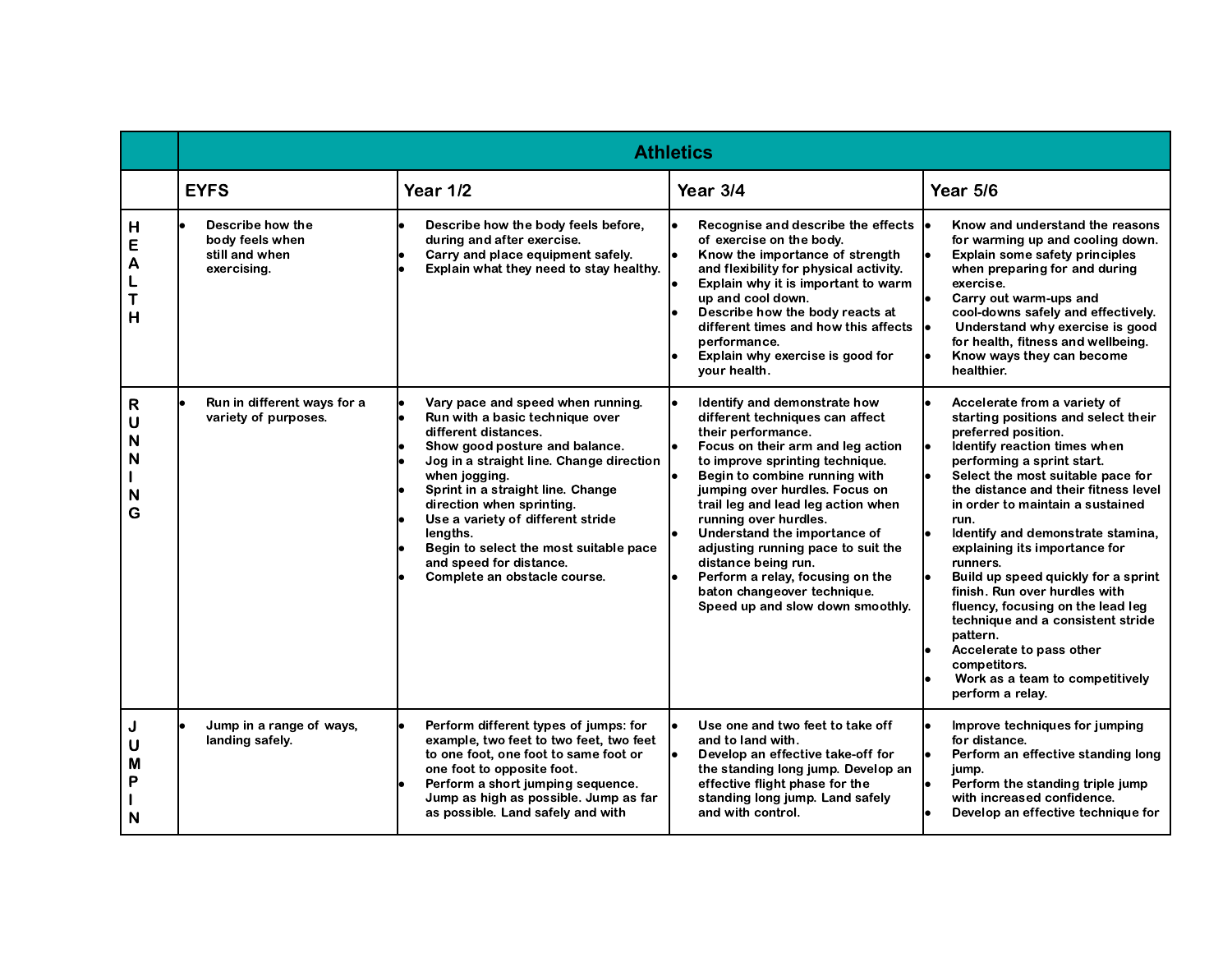| G                          |                                                                                                 | control. Work with a partner to<br>develop the control of their jumps.<br>Combine different jumps together with<br>some fluency and control.<br>Jump for distance from a standing<br>position with accuracy and control.<br>Investigate and choose the best jumps<br>to cover different distances.                                                                                                     | Learn how to combine a hop, step<br>and jump to perform the standing<br>triple jump. Land safely and with<br>control. Begin to measure the<br>distance jumped.                                                 | the standing vertical jump<br>(jumping for height) including<br>take-off and flight. Land safely<br>and with control. Measure the<br>distance and height jumped with<br>accuracy.<br>Perform and apply different types<br>of jumps in other contexts. Set up<br>and lead jumping activities<br>including measuring the jumps<br>with confidence and accuracy. |
|----------------------------|-------------------------------------------------------------------------------------------------|--------------------------------------------------------------------------------------------------------------------------------------------------------------------------------------------------------------------------------------------------------------------------------------------------------------------------------------------------------------------------------------------------------|----------------------------------------------------------------------------------------------------------------------------------------------------------------------------------------------------------------|---------------------------------------------------------------------------------------------------------------------------------------------------------------------------------------------------------------------------------------------------------------------------------------------------------------------------------------------------------------|
| н<br>R<br>O<br>W<br>N<br>G | Roll equipment in different<br>ways.<br>Throw underarm.<br>Throw an object at a target.         | Throw underarm and overarm.<br>Throw a ball towards a target with<br>increasing accuracy.<br>Improve the distance they can throw<br>by using more power.<br>Throw different types of equipment in<br>different ways, for accuracy and<br>distance.<br>Throw with accuracy at targets of<br>different heights.<br>Investigate ways to alter their<br>throwing technique to achieve greater<br>distance. | Throw with greater control and<br>accuracy.<br>Perform a push throw.<br>Continue to develop techniques to<br>throw for increased distance.<br>Perform a pull throw.<br>Measure the distance of their<br>throws | Perform a fling throw.<br>Throw a variety of implements<br>using a range of throwing<br>techniques.<br>Measure and record the distance<br>of their throws.<br>Perform a heave throw.                                                                                                                                                                          |
| С<br>O<br>М<br>Ρ<br>E<br>E | Control their body when<br>performing a sequence of<br>movements<br>Participate in simple games | Begin to perform learnt skills with<br>some control.<br>Engage in competitive activities and<br>team games.<br>Compete against self and others                                                                                                                                                                                                                                                         | Perform learnt skills and<br>techniques with control and<br>confidence.<br>Compete against self and others in  .<br>a controlled manner.<br>Take part in a range of competitive<br>games and activities.       | Consistently perform and apply<br>skills and techniques with<br>accuracy and control.<br>Take part in competitive games<br>with a strong understanding of<br>tactics and composition.                                                                                                                                                                         |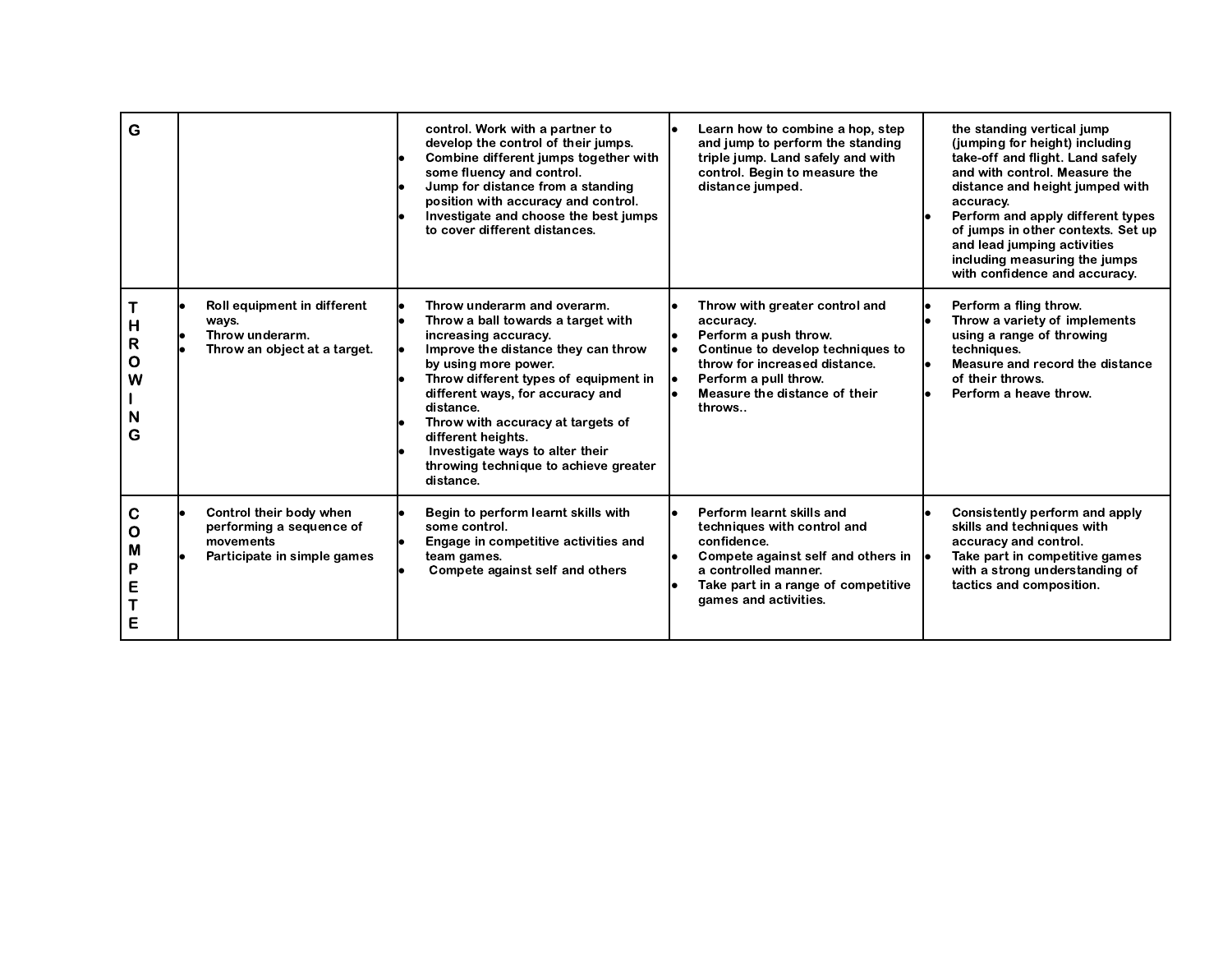|                            | <b>Gymnastics</b>                                                                                                                                                                                                                                                                                                                                        |                                                                                                                                                                                                                                                                                                                                                                                                                                                                                                                                                                                                                                                              |                                                                                                                                                                                                                                                                                                                                                                                                                                                                                                                                                                                                                                                                                           |                                                                                                                                                                                                                                                                                                                                                                                                                                                                                                                                                                           |  |  |
|----------------------------|----------------------------------------------------------------------------------------------------------------------------------------------------------------------------------------------------------------------------------------------------------------------------------------------------------------------------------------------------------|--------------------------------------------------------------------------------------------------------------------------------------------------------------------------------------------------------------------------------------------------------------------------------------------------------------------------------------------------------------------------------------------------------------------------------------------------------------------------------------------------------------------------------------------------------------------------------------------------------------------------------------------------------------|-------------------------------------------------------------------------------------------------------------------------------------------------------------------------------------------------------------------------------------------------------------------------------------------------------------------------------------------------------------------------------------------------------------------------------------------------------------------------------------------------------------------------------------------------------------------------------------------------------------------------------------------------------------------------------------------|---------------------------------------------------------------------------------------------------------------------------------------------------------------------------------------------------------------------------------------------------------------------------------------------------------------------------------------------------------------------------------------------------------------------------------------------------------------------------------------------------------------------------------------------------------------------------|--|--|
|                            | <b>EYFS</b>                                                                                                                                                                                                                                                                                                                                              | <b>Year 1/2</b>                                                                                                                                                                                                                                                                                                                                                                                                                                                                                                                                                                                                                                              | Year 3/4                                                                                                                                                                                                                                                                                                                                                                                                                                                                                                                                                                                                                                                                                  | Year 5/6                                                                                                                                                                                                                                                                                                                                                                                                                                                                                                                                                                  |  |  |
| G<br>Е<br>N<br>E<br>R<br>А | Create a short sequence of<br>movements.<br>Roll in different ways with<br>control.<br>Travel in different ways.<br>lo<br>l۰<br>Stretch in different ways.<br>Jump in a range of ways<br>from one space to another<br>with control.<br>Begin to balance with<br>control.<br>Move around, under, over,<br>and through different<br>objects and equipment. | Create and perform a movement<br>sequence.<br>Copy actions and movement<br>sequences with a beginning, middle<br>and end.<br>Link two actions to make a<br>sequence.<br>Recognise and copy contrasting<br>actions (small/tall, narrow/wide).<br>Travel in different ways, changing<br>direction and speed.<br>Hold still shapes and simple<br>balances on different parts of the<br>body<br>Carry out simple stretches.<br>Carry out a range of simple jumps,<br>landing safely.<br>Move around, under, over, and<br>through different objects and<br>equipment.<br>Begin to move with control and care.<br>Climb onto and jump off the<br>equipment safely. | l.<br>Choose ideas to compose a<br>movement sequence independently<br>and with others that fit a theme<br>I۰<br>Link combinations of actions with<br>increasing confidence, including<br>changes of direction, speed or level.  <br>Develop the quality of their actions,<br>shapes and balances.<br>Move with coordination, control and<br>care.<br>Use turns whilst traveling in a<br>l.<br>variety of ways.<br>l.<br>Use a range of jumps in their<br>sequences.<br>Begin to use equipment to vault.<br>l.<br>Create interesting body shapes<br>while holding balances with control<br>and confidence.<br>Develop strength, technique and<br>l۰<br>flexibility throughout performances | Select ideas to compose specific<br>sequences of movements, shapes<br>and balances.<br>Adapt their sequences to fit new<br>criteria or suggestions.<br>Perform jumps, shapes and<br>balances fluently and with control.<br>Confidently develop the placement<br>of their body parts in balances,<br>recognising the position of their<br>centre of gravity and where it<br>should be in relation to the base of<br>the balance.<br>Confidently use equipment to vault<br>in a variety of ways.<br>Develop strength, technique and<br>flexibility throughout performances. |  |  |
| R<br>О<br>S                | Curled side roll (egg roll)<br>Log roll (pencil roll) Teddy<br>bear roll                                                                                                                                                                                                                                                                                 | Log roll (controlled)<br>Curled side roll (egg roll) (controlled)<br>Teddy bear roll (controlled)<br>Rocking for forward roll<br><b>Crouched forward roll</b>                                                                                                                                                                                                                                                                                                                                                                                                                                                                                                | Forward roll from standing<br>le.<br>Straddle forward roll<br><b>Tucked backward roll</b><br>l۰<br><b>Backward roll to straddle</b>                                                                                                                                                                                                                                                                                                                                                                                                                                                                                                                                                       | Forward roll from standing<br>Straddle forward roll<br>Pike forward roll<br>Dive forward roll<br><b>Tucked backward roll</b><br><b>Backward roll to straddle</b><br>Backward roll to standing pike<br>Pike backward roll                                                                                                                                                                                                                                                                                                                                                  |  |  |
| J<br>U<br>м<br>Ρ<br>S      | Straight jump<br>Tuck jump<br><b>Jumping Jack</b><br>Half turn jump                                                                                                                                                                                                                                                                                      | Cat spring<br>Cat spring to straddle                                                                                                                                                                                                                                                                                                                                                                                                                                                                                                                                                                                                                         | Star jump<br>Straddle jump<br>l٥<br>Pike jump<br>Straight jump half-turn<br>Cat leap<br>Straight jump full-turn<br>Cat leap half-turn                                                                                                                                                                                                                                                                                                                                                                                                                                                                                                                                                     | Split leap<br>Stag leap                                                                                                                                                                                                                                                                                                                                                                                                                                                                                                                                                   |  |  |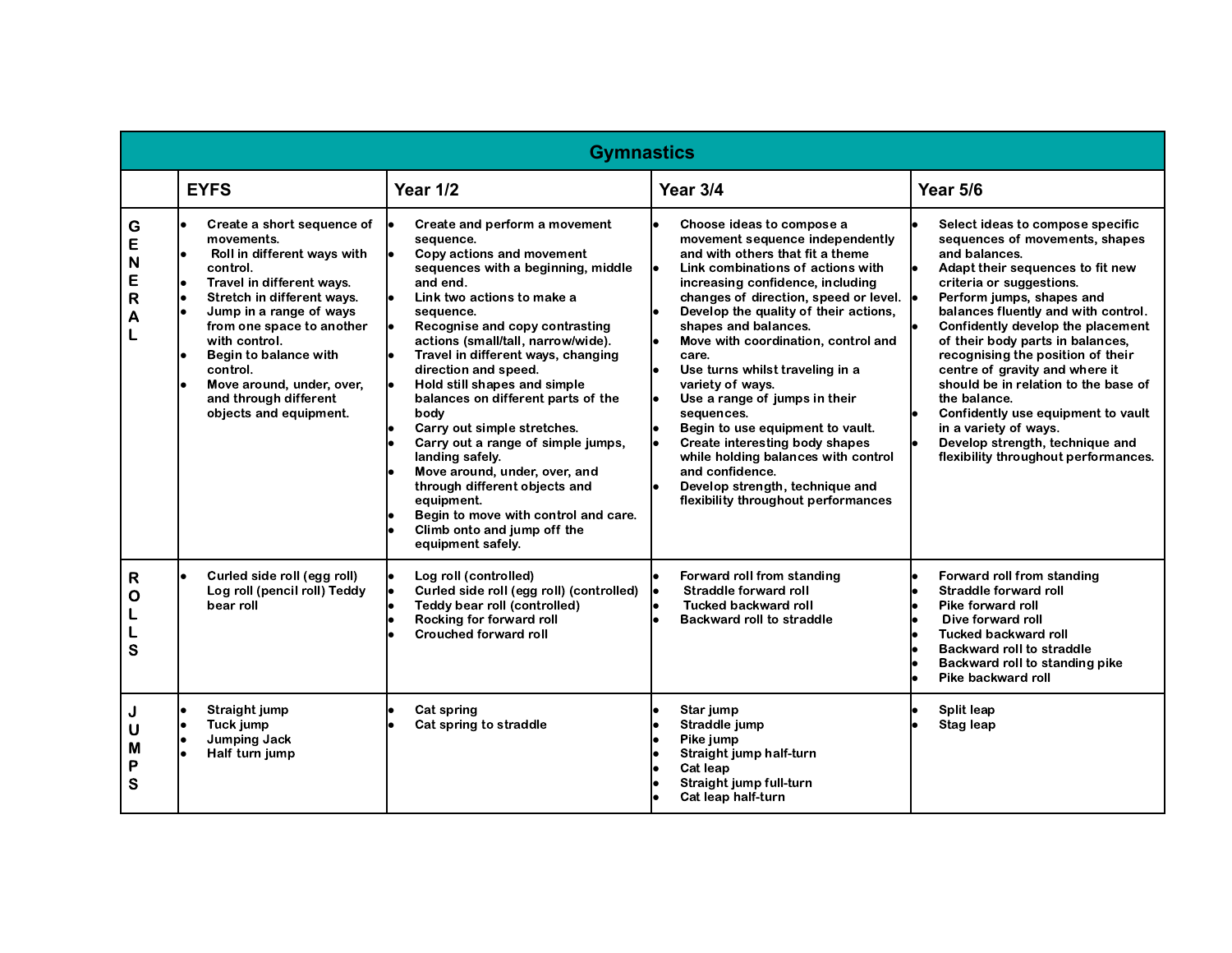| А                     |                            | Straight jump off springboard<br>Hurdle step onto springboard<br>Straight jump off springboard<br>Tuck jump off springboard                                                                        | Squat on vault<br>le<br>Star jump off<br>le<br>Tuck jump off<br>le<br>Straddle jump off<br>Pike jump off                                                                                                     | Straddle on vault Star jump off<br>Tuck jump off Straddle jump off<br>Pike jump off<br>Squat through vault<br>Straddle over vault |
|-----------------------|----------------------------|----------------------------------------------------------------------------------------------------------------------------------------------------------------------------------------------------|--------------------------------------------------------------------------------------------------------------------------------------------------------------------------------------------------------------|-----------------------------------------------------------------------------------------------------------------------------------|
| R<br>Α                | Tiptoe, step, jump and hop | Hopscotch<br>Skipping<br>Galloping<br>Straight jump<br>half-turn                                                                                                                                   | <b>Chassis steps</b><br>Straight jump full turn<br>Cat leap<br>Cat leap half turn<br>Pivot                                                                                                                   | Consolidate travelling steps                                                                                                      |
| в<br>Α<br>Α<br>N<br>C | <b>Standing balances</b>   | <b>Kneeling balances</b><br>Large body part balances<br><b>Balances on apparatus</b><br><b>Balances with a partner</b><br>Pike, tuck, star, straight, straddle<br>shapes<br>Front and back support | 1, 2, 3 and 4- point balances<br><b>Balances on apparatus</b><br>le<br>Balances with and against a partner<br>le<br>Large and small body part balances,<br>le<br>including standing and kneeling<br>balances | Develop technique, control and<br>complexity of part-weight partner<br>balances<br><b>Group formations</b>                        |

|                                                                                                                                                                                                                              | <b>Dance</b>                                                                                                                                                                                                                                                                                                   |                                                                                                                                                                                                                                                                                                                                                                                                                                                                            |                                                                                                                                                                                                                                                                                                                                                                                                                                                                              |  |  |  |  |
|------------------------------------------------------------------------------------------------------------------------------------------------------------------------------------------------------------------------------|----------------------------------------------------------------------------------------------------------------------------------------------------------------------------------------------------------------------------------------------------------------------------------------------------------------|----------------------------------------------------------------------------------------------------------------------------------------------------------------------------------------------------------------------------------------------------------------------------------------------------------------------------------------------------------------------------------------------------------------------------------------------------------------------------|------------------------------------------------------------------------------------------------------------------------------------------------------------------------------------------------------------------------------------------------------------------------------------------------------------------------------------------------------------------------------------------------------------------------------------------------------------------------------|--|--|--|--|
| <b>EYFS</b><br><b>Year 1/2</b>                                                                                                                                                                                               |                                                                                                                                                                                                                                                                                                                | Year 3/4                                                                                                                                                                                                                                                                                                                                                                                                                                                                   | <b>Year 5/6</b>                                                                                                                                                                                                                                                                                                                                                                                                                                                              |  |  |  |  |
| Join a range of different<br>movements together.<br>Change the speed of their<br>actions.<br>Change the style of their<br>١e<br>movements.<br>Create a short movement<br>le<br>phrase which demonstrates<br>their own ideas. | Copy and repeat actions.<br>Put a sequence of actions together<br>to create a motif inspired by a<br>stimulus<br>Vary the speed and level of their<br>actions.<br>Use simple choreographic devices<br>such as unison, canon and<br>mirroring.<br>Begin to improvise independently<br>to create a simple dance. | Begin to improvise with a partner to<br>create a simple dance.<br>Begin to compare and adapt<br>movements and motifs to create a<br>larger sequence.<br>Use simple dance vocabulary to<br>compare and improve work.<br>Identify and repeat the movement<br>patterns and actions of a chosen<br>dance style.<br>Compose a dance that reflects the<br>chosen dance style.<br>Confidently improvise with a partner<br>or on their own.<br>Compose longer dance sequences in a | Identify and repeat the movement<br>patterns and actions of a chosen dance<br>style.<br>Compose individual, partner and group<br>dances that reflect the chosen dance<br>style.<br>Show a change of pace and timing in<br>their movements.<br>Develop an awareness of their use of<br>space.<br>Use transitions to link motifs smoothly<br>together.<br>Combine flexibility, techniques and<br>movements to create a fluent sequence.<br>Move rhythmically and accurately in |  |  |  |  |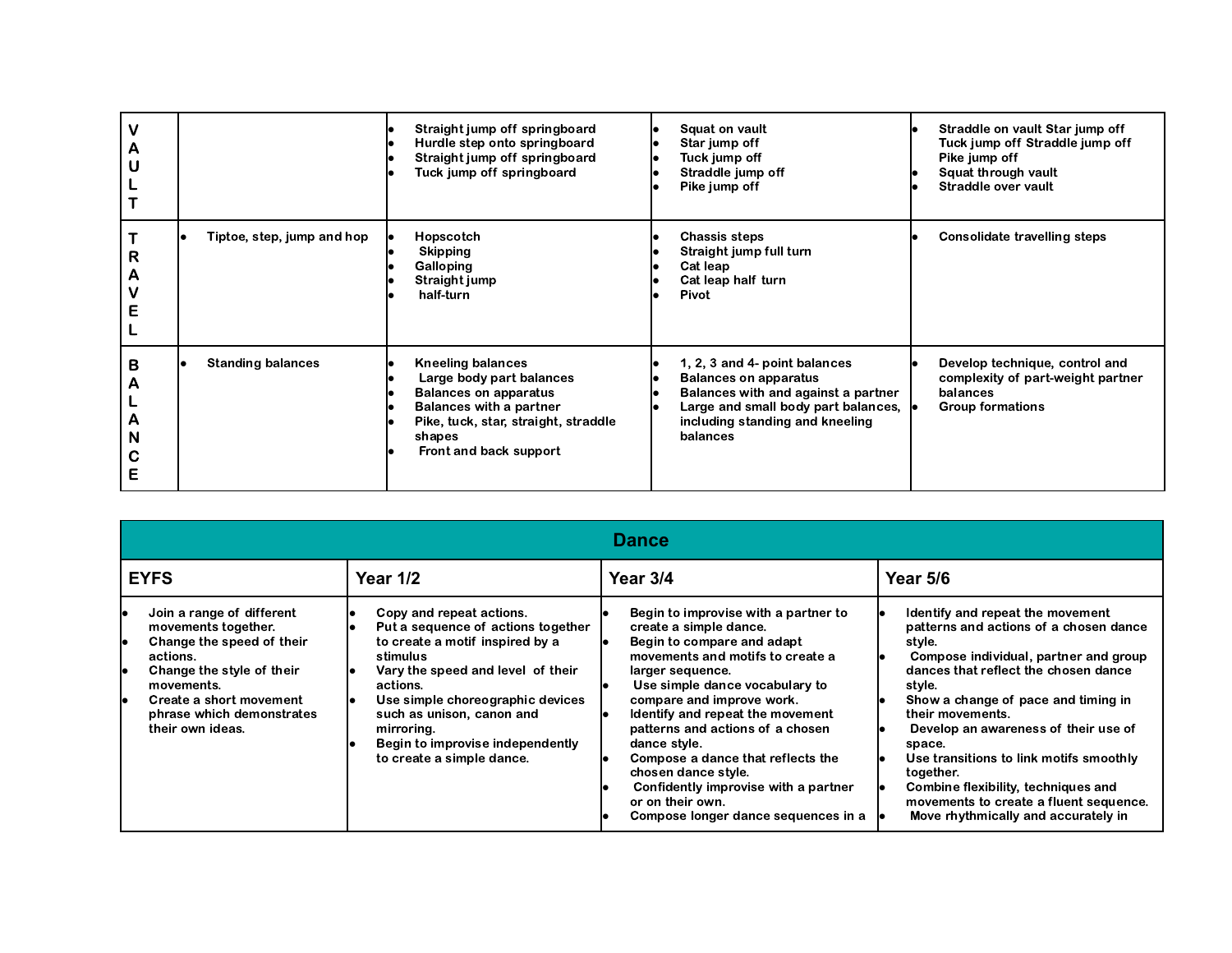|  | small group.<br>Demonstrate rhythm and spatial<br>awareness. | dance sequences. |
|--|--------------------------------------------------------------|------------------|
|--|--------------------------------------------------------------|------------------|

|                                | <b>GAMES</b>                                                                                                                  |                                                                                                                                                                                                                                                                                                                                                                                                                                                                                     |                                                                                                                                                                                                                                                                                                                                                                                                                                                                                                                                                     |                                                                                                                                                                                                                                                                                                                                                                                                                                                                                                                     |  |  |  |
|--------------------------------|-------------------------------------------------------------------------------------------------------------------------------|-------------------------------------------------------------------------------------------------------------------------------------------------------------------------------------------------------------------------------------------------------------------------------------------------------------------------------------------------------------------------------------------------------------------------------------------------------------------------------------|-----------------------------------------------------------------------------------------------------------------------------------------------------------------------------------------------------------------------------------------------------------------------------------------------------------------------------------------------------------------------------------------------------------------------------------------------------------------------------------------------------------------------------------------------------|---------------------------------------------------------------------------------------------------------------------------------------------------------------------------------------------------------------------------------------------------------------------------------------------------------------------------------------------------------------------------------------------------------------------------------------------------------------------------------------------------------------------|--|--|--|
| <b>YEAR 1/2</b><br><b>EYFS</b> |                                                                                                                               | <b>YEAR 3/4</b>                                                                                                                                                                                                                                                                                                                                                                                                                                                                     | <b>YEAR 5/6</b>                                                                                                                                                                                                                                                                                                                                                                                                                                                                                                                                     |                                                                                                                                                                                                                                                                                                                                                                                                                                                                                                                     |  |  |  |
|                                | Hit a ball with a bat or<br>racquet.                                                                                          | Use hitting skills in a game.<br>$\bullet$<br>Practise basic striking, sending and<br>le<br>receiving.<br>Strike or hit a ball with increasing<br>control.<br>Learn skills for playing striking and<br>fielding games.<br>Position the body to strike a ball.                                                                                                                                                                                                                       | Demonstrate successful hitting and<br>striking skills.<br>Develop a range of skills in striking<br>(and fielding where appropriate).<br>Practise the correct batting<br>technique and use it in a game.<br>Strike the ball for distance.<br>Use a bat, racquet or stick (hockey)<br>to hit a ball or shuttlecock with<br>accuracy and control.<br>Accurately serve underarm.<br>Build a rally with a partner.<br>Use at least two different shots in a<br>game situation.<br>Use hand-eve coordination to strike<br>a moving and a stationary ball. | Use different techniques to hit a<br>ball.<br>Identify and apply techniques for<br>hitting a tennis ball.<br>Explore when different shots are<br>best used.<br>Develop a backhand technique and<br>use it in a game.<br>Practise techniques for all strokes.<br>Play a tennis game using an<br>overhead serve.<br>Hit a bowled ball over longer<br>distances.<br>Use good hand-eye coordination to<br>be able to direct a ball when<br>striking or hitting.<br>Understand how to serve in order<br>to start a game. |  |  |  |
|                                | Roll equipment in different<br>ways.<br>Throw underarm.<br>Throw an object at a target.<br>Catch equipment using two<br>hands | Throw underarm and overarm.<br>le<br>Catch and bounce a ball.<br>۱.<br>Use rolling skills in a game.<br>l۰<br>Practise accurate throwing and<br>consistent catching.<br>Throw different types of equipment in<br>different ways, for accuracy and<br>distance.<br>Throw, catch and bounce a ball with<br>a partner.<br>Use throwing and catching skills in a<br>game.<br>Throw a ball for distance.<br>Use hand-eye coordination to control<br>a ball.<br>Vary types of throw used. | Throw and catch with greater<br>control and accuracy.<br>Practise the correct technique for<br>catching a ball and use it in a game.<br>Perform a range of catching and<br>gathering skills with control.<br>Catch with increasing control and<br>accuracy.<br>Throw a ball in different ways (e.g.<br>le<br>high, low, fast or slow).<br>Develop a safe and effective<br>overarm throw<br>Develop different ways of throwing<br>and catching.                                                                                                      | Consolidate different ways of<br>throwing and catching, and know<br>when each is appropriate in a<br>game.<br>Throw and catch accurately and<br>successfully under pressure in a<br>game.                                                                                                                                                                                                                                                                                                                           |  |  |  |